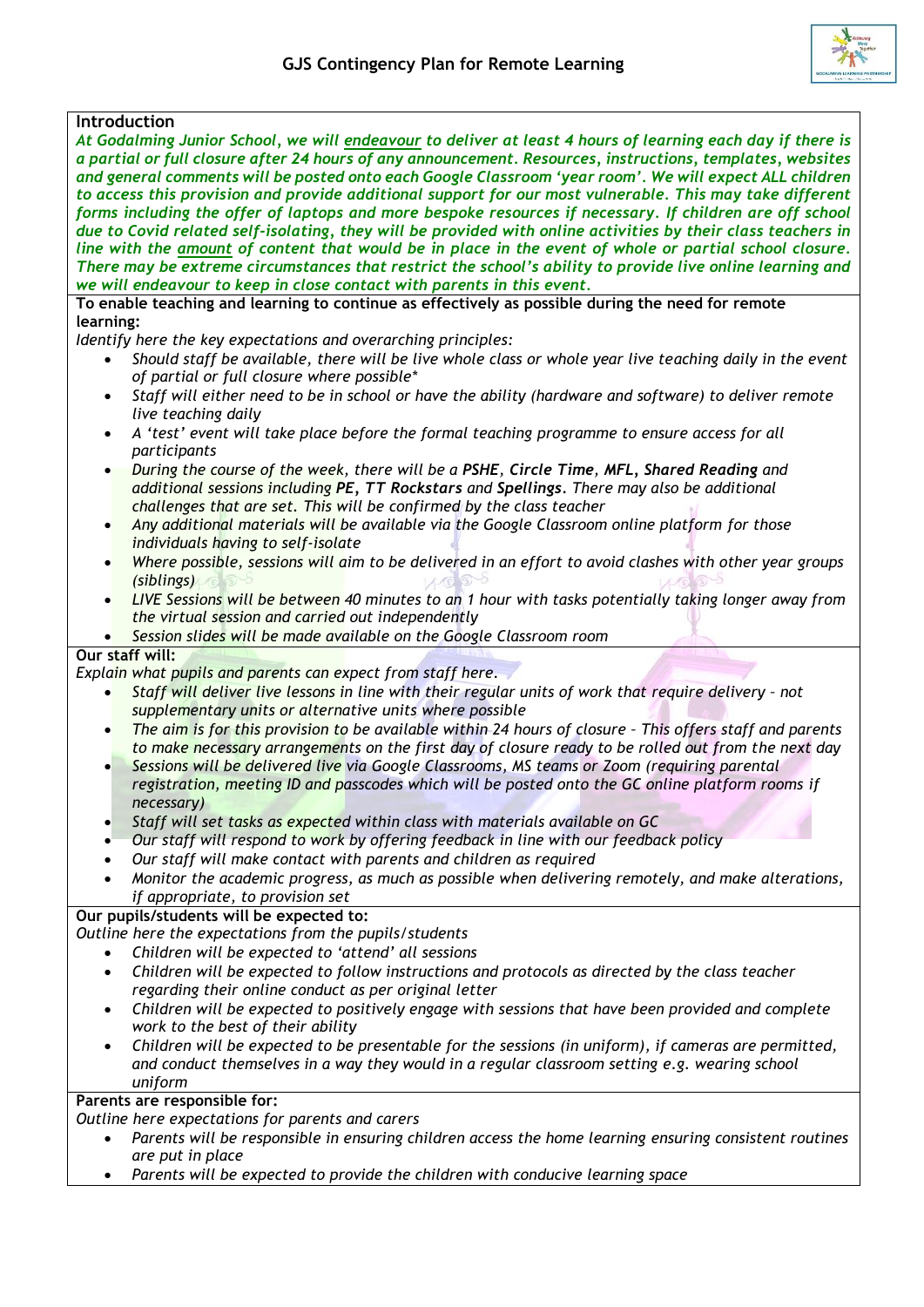

| Parents are expected to follow the Home School agreement and promote positive engagement from<br>$\bullet$<br>the children towards the provision put in place<br>Parents are expected to adhere to safeguarding and child protection protocols involving technology<br>$\bullet$<br>and the e-safety related areas such as use of phones and appropriate use of technology<br>How to access work<br>Use this section to briefly outline how pupils and parents can access work for example weblinks, learning<br>platforms and physical resources<br>Children will log onto their Google Classroom space<br>Children will have signposts, resources, weblinks etc posted onto their GC space<br>٠<br>Children will have MS Teams or Zoom details posted onto GC rooms enabling them to access the<br>$\bullet$<br>provision for Maths, English, PSHE and Circle Time if required<br>Children will use the hand in tool if appropriate through GC to show completed tasks<br>$\bullet$<br>Teachers will personally contact children with feedback to work or to ascertain lack of<br>$\bullet$<br>attendance<br><b>Vulnerable and Critical Workers</b><br>Outline here the school's policy for those vulnerable and key worker children that may be in school during a<br>partial or full lock down<br>Children who are considered vulnerable will be closely monitored and contacted if required by<br>$\bullet$<br>critical workers in the school<br>Contact will be made by class teacher to ensure provision can be accessed and support made<br>$\bullet$<br>available e.g. use of laptop loan system<br>Key School Workers to be based in 4 bubbles - one class per year group with additional adult<br>$\bullet$<br>providing care. This will not exceed 15 (one work station for each child in 4 of the classes - this will<br>equate to the school limit being 25% of the NOR in line with our RA)<br>Critical Workers (both parents) will be prioritised along with those who are considered vulnerable or<br>EHCP. There will be provision available for those who MAY become vulnerable during the lockdown.<br>The HT, SENCO and HSLW will be consulted and decide on allocation of places in school<br>School Leaders to put in place rota for each year group which takes account of adults working in year<br>$\bullet$<br>groups, space, children who likely to attend. This also should not exceed 25% of staff in school on a<br>given day having contact with children<br><b>Communication</b><br>Outline here how the school will communicate with pupils and parents<br>School will send a parent mail to all parents informing them of the situation regarding partial or full<br>closure (if required as it is may be nationwide decision made by PM)<br>Weekly newsletter will continue to operate to keep parents informed<br>Governors will also be kept up to date with developments and if there is a full closure, there will be<br>$\bullet$<br>a return of the weekly governor update form<br>Class teachers will contact individual parents on a 'needs basis'<br>Class teachers will contact children through the GC portal<br>Year 3 Team<br>Year 4 Team<br>C. Mayhew<br>E. Martin<br>S. Dlugokecka<br>G. Sawyer<br>S. Bradford*<br>L. Balchin<br>A. Sanders<br>J. Nash<br>A. Batterson<br>K. Frogley<br>Year 5 Team<br>Year 6 Team<br>A. Crook<br>J. Poole<br>A. Johnson<br>R. Holcombe<br>C. Hackshall<br>E. Coleman<br>P. Killen<br>V. Blacklidge*<br>S. Bott<br>J. Pearne<br>N. Williams*<br>K. Ayshford*<br>D. Lewis*<br>Reserves:<br>K. Wilkinson<br>A. Samson<br>K. Sutton<br>L. Munz | $\bullet$ | Parents will be expected to contact the class teacher if there are any reasons why their child cannot |  |  |  |  |
|--------------------------------------------------------------------------------------------------------------------------------------------------------------------------------------------------------------------------------------------------------------------------------------------------------------------------------------------------------------------------------------------------------------------------------------------------------------------------------------------------------------------------------------------------------------------------------------------------------------------------------------------------------------------------------------------------------------------------------------------------------------------------------------------------------------------------------------------------------------------------------------------------------------------------------------------------------------------------------------------------------------------------------------------------------------------------------------------------------------------------------------------------------------------------------------------------------------------------------------------------------------------------------------------------------------------------------------------------------------------------------------------------------------------------------------------------------------------------------------------------------------------------------------------------------------------------------------------------------------------------------------------------------------------------------------------------------------------------------------------------------------------------------------------------------------------------------------------------------------------------------------------------------------------------------------------------------------------------------------------------------------------------------------------------------------------------------------------------------------------------------------------------------------------------------------------------------------------------------------------------------------------------------------------------------------------------------------------------------------------------------------------------------------------------------------------------------------------------------------------------------------------------------------------------------------------------------------------------------------------------------------------------------------------------------------------------------------------------------------------------------------------------------------------------------------------------------------------------------------------------------------------------------------------------------------------------------------------------------------------------------------------------------------------------------------------------------------------------------------------------------------------------------------------------------------------------------------------------------------------------------------------------------------------------------------------------------------------------------------------------------------------------------------------------------------------------------------------------------------------------------------------------------------------------------------------------------------------------------------------------------|-----------|-------------------------------------------------------------------------------------------------------|--|--|--|--|
|                                                                                                                                                                                                                                                                                                                                                                                                                                                                                                                                                                                                                                                                                                                                                                                                                                                                                                                                                                                                                                                                                                                                                                                                                                                                                                                                                                                                                                                                                                                                                                                                                                                                                                                                                                                                                                                                                                                                                                                                                                                                                                                                                                                                                                                                                                                                                                                                                                                                                                                                                                                                                                                                                                                                                                                                                                                                                                                                                                                                                                                                                                                                                                                                                                                                                                                                                                                                                                                                                                                                                                                                                                |           | access the online learning e.g. laptop availability                                                   |  |  |  |  |
|                                                                                                                                                                                                                                                                                                                                                                                                                                                                                                                                                                                                                                                                                                                                                                                                                                                                                                                                                                                                                                                                                                                                                                                                                                                                                                                                                                                                                                                                                                                                                                                                                                                                                                                                                                                                                                                                                                                                                                                                                                                                                                                                                                                                                                                                                                                                                                                                                                                                                                                                                                                                                                                                                                                                                                                                                                                                                                                                                                                                                                                                                                                                                                                                                                                                                                                                                                                                                                                                                                                                                                                                                                |           |                                                                                                       |  |  |  |  |
|                                                                                                                                                                                                                                                                                                                                                                                                                                                                                                                                                                                                                                                                                                                                                                                                                                                                                                                                                                                                                                                                                                                                                                                                                                                                                                                                                                                                                                                                                                                                                                                                                                                                                                                                                                                                                                                                                                                                                                                                                                                                                                                                                                                                                                                                                                                                                                                                                                                                                                                                                                                                                                                                                                                                                                                                                                                                                                                                                                                                                                                                                                                                                                                                                                                                                                                                                                                                                                                                                                                                                                                                                                |           |                                                                                                       |  |  |  |  |
|                                                                                                                                                                                                                                                                                                                                                                                                                                                                                                                                                                                                                                                                                                                                                                                                                                                                                                                                                                                                                                                                                                                                                                                                                                                                                                                                                                                                                                                                                                                                                                                                                                                                                                                                                                                                                                                                                                                                                                                                                                                                                                                                                                                                                                                                                                                                                                                                                                                                                                                                                                                                                                                                                                                                                                                                                                                                                                                                                                                                                                                                                                                                                                                                                                                                                                                                                                                                                                                                                                                                                                                                                                |           |                                                                                                       |  |  |  |  |
|                                                                                                                                                                                                                                                                                                                                                                                                                                                                                                                                                                                                                                                                                                                                                                                                                                                                                                                                                                                                                                                                                                                                                                                                                                                                                                                                                                                                                                                                                                                                                                                                                                                                                                                                                                                                                                                                                                                                                                                                                                                                                                                                                                                                                                                                                                                                                                                                                                                                                                                                                                                                                                                                                                                                                                                                                                                                                                                                                                                                                                                                                                                                                                                                                                                                                                                                                                                                                                                                                                                                                                                                                                |           |                                                                                                       |  |  |  |  |
|                                                                                                                                                                                                                                                                                                                                                                                                                                                                                                                                                                                                                                                                                                                                                                                                                                                                                                                                                                                                                                                                                                                                                                                                                                                                                                                                                                                                                                                                                                                                                                                                                                                                                                                                                                                                                                                                                                                                                                                                                                                                                                                                                                                                                                                                                                                                                                                                                                                                                                                                                                                                                                                                                                                                                                                                                                                                                                                                                                                                                                                                                                                                                                                                                                                                                                                                                                                                                                                                                                                                                                                                                                |           |                                                                                                       |  |  |  |  |
|                                                                                                                                                                                                                                                                                                                                                                                                                                                                                                                                                                                                                                                                                                                                                                                                                                                                                                                                                                                                                                                                                                                                                                                                                                                                                                                                                                                                                                                                                                                                                                                                                                                                                                                                                                                                                                                                                                                                                                                                                                                                                                                                                                                                                                                                                                                                                                                                                                                                                                                                                                                                                                                                                                                                                                                                                                                                                                                                                                                                                                                                                                                                                                                                                                                                                                                                                                                                                                                                                                                                                                                                                                |           |                                                                                                       |  |  |  |  |
|                                                                                                                                                                                                                                                                                                                                                                                                                                                                                                                                                                                                                                                                                                                                                                                                                                                                                                                                                                                                                                                                                                                                                                                                                                                                                                                                                                                                                                                                                                                                                                                                                                                                                                                                                                                                                                                                                                                                                                                                                                                                                                                                                                                                                                                                                                                                                                                                                                                                                                                                                                                                                                                                                                                                                                                                                                                                                                                                                                                                                                                                                                                                                                                                                                                                                                                                                                                                                                                                                                                                                                                                                                |           |                                                                                                       |  |  |  |  |
|                                                                                                                                                                                                                                                                                                                                                                                                                                                                                                                                                                                                                                                                                                                                                                                                                                                                                                                                                                                                                                                                                                                                                                                                                                                                                                                                                                                                                                                                                                                                                                                                                                                                                                                                                                                                                                                                                                                                                                                                                                                                                                                                                                                                                                                                                                                                                                                                                                                                                                                                                                                                                                                                                                                                                                                                                                                                                                                                                                                                                                                                                                                                                                                                                                                                                                                                                                                                                                                                                                                                                                                                                                |           |                                                                                                       |  |  |  |  |
|                                                                                                                                                                                                                                                                                                                                                                                                                                                                                                                                                                                                                                                                                                                                                                                                                                                                                                                                                                                                                                                                                                                                                                                                                                                                                                                                                                                                                                                                                                                                                                                                                                                                                                                                                                                                                                                                                                                                                                                                                                                                                                                                                                                                                                                                                                                                                                                                                                                                                                                                                                                                                                                                                                                                                                                                                                                                                                                                                                                                                                                                                                                                                                                                                                                                                                                                                                                                                                                                                                                                                                                                                                |           |                                                                                                       |  |  |  |  |
|                                                                                                                                                                                                                                                                                                                                                                                                                                                                                                                                                                                                                                                                                                                                                                                                                                                                                                                                                                                                                                                                                                                                                                                                                                                                                                                                                                                                                                                                                                                                                                                                                                                                                                                                                                                                                                                                                                                                                                                                                                                                                                                                                                                                                                                                                                                                                                                                                                                                                                                                                                                                                                                                                                                                                                                                                                                                                                                                                                                                                                                                                                                                                                                                                                                                                                                                                                                                                                                                                                                                                                                                                                |           |                                                                                                       |  |  |  |  |
|                                                                                                                                                                                                                                                                                                                                                                                                                                                                                                                                                                                                                                                                                                                                                                                                                                                                                                                                                                                                                                                                                                                                                                                                                                                                                                                                                                                                                                                                                                                                                                                                                                                                                                                                                                                                                                                                                                                                                                                                                                                                                                                                                                                                                                                                                                                                                                                                                                                                                                                                                                                                                                                                                                                                                                                                                                                                                                                                                                                                                                                                                                                                                                                                                                                                                                                                                                                                                                                                                                                                                                                                                                |           |                                                                                                       |  |  |  |  |
|                                                                                                                                                                                                                                                                                                                                                                                                                                                                                                                                                                                                                                                                                                                                                                                                                                                                                                                                                                                                                                                                                                                                                                                                                                                                                                                                                                                                                                                                                                                                                                                                                                                                                                                                                                                                                                                                                                                                                                                                                                                                                                                                                                                                                                                                                                                                                                                                                                                                                                                                                                                                                                                                                                                                                                                                                                                                                                                                                                                                                                                                                                                                                                                                                                                                                                                                                                                                                                                                                                                                                                                                                                |           |                                                                                                       |  |  |  |  |
|                                                                                                                                                                                                                                                                                                                                                                                                                                                                                                                                                                                                                                                                                                                                                                                                                                                                                                                                                                                                                                                                                                                                                                                                                                                                                                                                                                                                                                                                                                                                                                                                                                                                                                                                                                                                                                                                                                                                                                                                                                                                                                                                                                                                                                                                                                                                                                                                                                                                                                                                                                                                                                                                                                                                                                                                                                                                                                                                                                                                                                                                                                                                                                                                                                                                                                                                                                                                                                                                                                                                                                                                                                |           |                                                                                                       |  |  |  |  |
|                                                                                                                                                                                                                                                                                                                                                                                                                                                                                                                                                                                                                                                                                                                                                                                                                                                                                                                                                                                                                                                                                                                                                                                                                                                                                                                                                                                                                                                                                                                                                                                                                                                                                                                                                                                                                                                                                                                                                                                                                                                                                                                                                                                                                                                                                                                                                                                                                                                                                                                                                                                                                                                                                                                                                                                                                                                                                                                                                                                                                                                                                                                                                                                                                                                                                                                                                                                                                                                                                                                                                                                                                                |           |                                                                                                       |  |  |  |  |
|                                                                                                                                                                                                                                                                                                                                                                                                                                                                                                                                                                                                                                                                                                                                                                                                                                                                                                                                                                                                                                                                                                                                                                                                                                                                                                                                                                                                                                                                                                                                                                                                                                                                                                                                                                                                                                                                                                                                                                                                                                                                                                                                                                                                                                                                                                                                                                                                                                                                                                                                                                                                                                                                                                                                                                                                                                                                                                                                                                                                                                                                                                                                                                                                                                                                                                                                                                                                                                                                                                                                                                                                                                |           |                                                                                                       |  |  |  |  |
|                                                                                                                                                                                                                                                                                                                                                                                                                                                                                                                                                                                                                                                                                                                                                                                                                                                                                                                                                                                                                                                                                                                                                                                                                                                                                                                                                                                                                                                                                                                                                                                                                                                                                                                                                                                                                                                                                                                                                                                                                                                                                                                                                                                                                                                                                                                                                                                                                                                                                                                                                                                                                                                                                                                                                                                                                                                                                                                                                                                                                                                                                                                                                                                                                                                                                                                                                                                                                                                                                                                                                                                                                                |           |                                                                                                       |  |  |  |  |
|                                                                                                                                                                                                                                                                                                                                                                                                                                                                                                                                                                                                                                                                                                                                                                                                                                                                                                                                                                                                                                                                                                                                                                                                                                                                                                                                                                                                                                                                                                                                                                                                                                                                                                                                                                                                                                                                                                                                                                                                                                                                                                                                                                                                                                                                                                                                                                                                                                                                                                                                                                                                                                                                                                                                                                                                                                                                                                                                                                                                                                                                                                                                                                                                                                                                                                                                                                                                                                                                                                                                                                                                                                |           |                                                                                                       |  |  |  |  |
|                                                                                                                                                                                                                                                                                                                                                                                                                                                                                                                                                                                                                                                                                                                                                                                                                                                                                                                                                                                                                                                                                                                                                                                                                                                                                                                                                                                                                                                                                                                                                                                                                                                                                                                                                                                                                                                                                                                                                                                                                                                                                                                                                                                                                                                                                                                                                                                                                                                                                                                                                                                                                                                                                                                                                                                                                                                                                                                                                                                                                                                                                                                                                                                                                                                                                                                                                                                                                                                                                                                                                                                                                                |           |                                                                                                       |  |  |  |  |
|                                                                                                                                                                                                                                                                                                                                                                                                                                                                                                                                                                                                                                                                                                                                                                                                                                                                                                                                                                                                                                                                                                                                                                                                                                                                                                                                                                                                                                                                                                                                                                                                                                                                                                                                                                                                                                                                                                                                                                                                                                                                                                                                                                                                                                                                                                                                                                                                                                                                                                                                                                                                                                                                                                                                                                                                                                                                                                                                                                                                                                                                                                                                                                                                                                                                                                                                                                                                                                                                                                                                                                                                                                |           |                                                                                                       |  |  |  |  |
|                                                                                                                                                                                                                                                                                                                                                                                                                                                                                                                                                                                                                                                                                                                                                                                                                                                                                                                                                                                                                                                                                                                                                                                                                                                                                                                                                                                                                                                                                                                                                                                                                                                                                                                                                                                                                                                                                                                                                                                                                                                                                                                                                                                                                                                                                                                                                                                                                                                                                                                                                                                                                                                                                                                                                                                                                                                                                                                                                                                                                                                                                                                                                                                                                                                                                                                                                                                                                                                                                                                                                                                                                                |           |                                                                                                       |  |  |  |  |
|                                                                                                                                                                                                                                                                                                                                                                                                                                                                                                                                                                                                                                                                                                                                                                                                                                                                                                                                                                                                                                                                                                                                                                                                                                                                                                                                                                                                                                                                                                                                                                                                                                                                                                                                                                                                                                                                                                                                                                                                                                                                                                                                                                                                                                                                                                                                                                                                                                                                                                                                                                                                                                                                                                                                                                                                                                                                                                                                                                                                                                                                                                                                                                                                                                                                                                                                                                                                                                                                                                                                                                                                                                |           |                                                                                                       |  |  |  |  |
|                                                                                                                                                                                                                                                                                                                                                                                                                                                                                                                                                                                                                                                                                                                                                                                                                                                                                                                                                                                                                                                                                                                                                                                                                                                                                                                                                                                                                                                                                                                                                                                                                                                                                                                                                                                                                                                                                                                                                                                                                                                                                                                                                                                                                                                                                                                                                                                                                                                                                                                                                                                                                                                                                                                                                                                                                                                                                                                                                                                                                                                                                                                                                                                                                                                                                                                                                                                                                                                                                                                                                                                                                                |           |                                                                                                       |  |  |  |  |
|                                                                                                                                                                                                                                                                                                                                                                                                                                                                                                                                                                                                                                                                                                                                                                                                                                                                                                                                                                                                                                                                                                                                                                                                                                                                                                                                                                                                                                                                                                                                                                                                                                                                                                                                                                                                                                                                                                                                                                                                                                                                                                                                                                                                                                                                                                                                                                                                                                                                                                                                                                                                                                                                                                                                                                                                                                                                                                                                                                                                                                                                                                                                                                                                                                                                                                                                                                                                                                                                                                                                                                                                                                |           |                                                                                                       |  |  |  |  |
|                                                                                                                                                                                                                                                                                                                                                                                                                                                                                                                                                                                                                                                                                                                                                                                                                                                                                                                                                                                                                                                                                                                                                                                                                                                                                                                                                                                                                                                                                                                                                                                                                                                                                                                                                                                                                                                                                                                                                                                                                                                                                                                                                                                                                                                                                                                                                                                                                                                                                                                                                                                                                                                                                                                                                                                                                                                                                                                                                                                                                                                                                                                                                                                                                                                                                                                                                                                                                                                                                                                                                                                                                                |           |                                                                                                       |  |  |  |  |
|                                                                                                                                                                                                                                                                                                                                                                                                                                                                                                                                                                                                                                                                                                                                                                                                                                                                                                                                                                                                                                                                                                                                                                                                                                                                                                                                                                                                                                                                                                                                                                                                                                                                                                                                                                                                                                                                                                                                                                                                                                                                                                                                                                                                                                                                                                                                                                                                                                                                                                                                                                                                                                                                                                                                                                                                                                                                                                                                                                                                                                                                                                                                                                                                                                                                                                                                                                                                                                                                                                                                                                                                                                |           |                                                                                                       |  |  |  |  |
|                                                                                                                                                                                                                                                                                                                                                                                                                                                                                                                                                                                                                                                                                                                                                                                                                                                                                                                                                                                                                                                                                                                                                                                                                                                                                                                                                                                                                                                                                                                                                                                                                                                                                                                                                                                                                                                                                                                                                                                                                                                                                                                                                                                                                                                                                                                                                                                                                                                                                                                                                                                                                                                                                                                                                                                                                                                                                                                                                                                                                                                                                                                                                                                                                                                                                                                                                                                                                                                                                                                                                                                                                                |           |                                                                                                       |  |  |  |  |
|                                                                                                                                                                                                                                                                                                                                                                                                                                                                                                                                                                                                                                                                                                                                                                                                                                                                                                                                                                                                                                                                                                                                                                                                                                                                                                                                                                                                                                                                                                                                                                                                                                                                                                                                                                                                                                                                                                                                                                                                                                                                                                                                                                                                                                                                                                                                                                                                                                                                                                                                                                                                                                                                                                                                                                                                                                                                                                                                                                                                                                                                                                                                                                                                                                                                                                                                                                                                                                                                                                                                                                                                                                |           |                                                                                                       |  |  |  |  |
|                                                                                                                                                                                                                                                                                                                                                                                                                                                                                                                                                                                                                                                                                                                                                                                                                                                                                                                                                                                                                                                                                                                                                                                                                                                                                                                                                                                                                                                                                                                                                                                                                                                                                                                                                                                                                                                                                                                                                                                                                                                                                                                                                                                                                                                                                                                                                                                                                                                                                                                                                                                                                                                                                                                                                                                                                                                                                                                                                                                                                                                                                                                                                                                                                                                                                                                                                                                                                                                                                                                                                                                                                                |           |                                                                                                       |  |  |  |  |
|                                                                                                                                                                                                                                                                                                                                                                                                                                                                                                                                                                                                                                                                                                                                                                                                                                                                                                                                                                                                                                                                                                                                                                                                                                                                                                                                                                                                                                                                                                                                                                                                                                                                                                                                                                                                                                                                                                                                                                                                                                                                                                                                                                                                                                                                                                                                                                                                                                                                                                                                                                                                                                                                                                                                                                                                                                                                                                                                                                                                                                                                                                                                                                                                                                                                                                                                                                                                                                                                                                                                                                                                                                |           |                                                                                                       |  |  |  |  |
|                                                                                                                                                                                                                                                                                                                                                                                                                                                                                                                                                                                                                                                                                                                                                                                                                                                                                                                                                                                                                                                                                                                                                                                                                                                                                                                                                                                                                                                                                                                                                                                                                                                                                                                                                                                                                                                                                                                                                                                                                                                                                                                                                                                                                                                                                                                                                                                                                                                                                                                                                                                                                                                                                                                                                                                                                                                                                                                                                                                                                                                                                                                                                                                                                                                                                                                                                                                                                                                                                                                                                                                                                                |           |                                                                                                       |  |  |  |  |
|                                                                                                                                                                                                                                                                                                                                                                                                                                                                                                                                                                                                                                                                                                                                                                                                                                                                                                                                                                                                                                                                                                                                                                                                                                                                                                                                                                                                                                                                                                                                                                                                                                                                                                                                                                                                                                                                                                                                                                                                                                                                                                                                                                                                                                                                                                                                                                                                                                                                                                                                                                                                                                                                                                                                                                                                                                                                                                                                                                                                                                                                                                                                                                                                                                                                                                                                                                                                                                                                                                                                                                                                                                |           |                                                                                                       |  |  |  |  |
|                                                                                                                                                                                                                                                                                                                                                                                                                                                                                                                                                                                                                                                                                                                                                                                                                                                                                                                                                                                                                                                                                                                                                                                                                                                                                                                                                                                                                                                                                                                                                                                                                                                                                                                                                                                                                                                                                                                                                                                                                                                                                                                                                                                                                                                                                                                                                                                                                                                                                                                                                                                                                                                                                                                                                                                                                                                                                                                                                                                                                                                                                                                                                                                                                                                                                                                                                                                                                                                                                                                                                                                                                                |           |                                                                                                       |  |  |  |  |
|                                                                                                                                                                                                                                                                                                                                                                                                                                                                                                                                                                                                                                                                                                                                                                                                                                                                                                                                                                                                                                                                                                                                                                                                                                                                                                                                                                                                                                                                                                                                                                                                                                                                                                                                                                                                                                                                                                                                                                                                                                                                                                                                                                                                                                                                                                                                                                                                                                                                                                                                                                                                                                                                                                                                                                                                                                                                                                                                                                                                                                                                                                                                                                                                                                                                                                                                                                                                                                                                                                                                                                                                                                |           |                                                                                                       |  |  |  |  |
|                                                                                                                                                                                                                                                                                                                                                                                                                                                                                                                                                                                                                                                                                                                                                                                                                                                                                                                                                                                                                                                                                                                                                                                                                                                                                                                                                                                                                                                                                                                                                                                                                                                                                                                                                                                                                                                                                                                                                                                                                                                                                                                                                                                                                                                                                                                                                                                                                                                                                                                                                                                                                                                                                                                                                                                                                                                                                                                                                                                                                                                                                                                                                                                                                                                                                                                                                                                                                                                                                                                                                                                                                                |           |                                                                                                       |  |  |  |  |
|                                                                                                                                                                                                                                                                                                                                                                                                                                                                                                                                                                                                                                                                                                                                                                                                                                                                                                                                                                                                                                                                                                                                                                                                                                                                                                                                                                                                                                                                                                                                                                                                                                                                                                                                                                                                                                                                                                                                                                                                                                                                                                                                                                                                                                                                                                                                                                                                                                                                                                                                                                                                                                                                                                                                                                                                                                                                                                                                                                                                                                                                                                                                                                                                                                                                                                                                                                                                                                                                                                                                                                                                                                |           |                                                                                                       |  |  |  |  |
|                                                                                                                                                                                                                                                                                                                                                                                                                                                                                                                                                                                                                                                                                                                                                                                                                                                                                                                                                                                                                                                                                                                                                                                                                                                                                                                                                                                                                                                                                                                                                                                                                                                                                                                                                                                                                                                                                                                                                                                                                                                                                                                                                                                                                                                                                                                                                                                                                                                                                                                                                                                                                                                                                                                                                                                                                                                                                                                                                                                                                                                                                                                                                                                                                                                                                                                                                                                                                                                                                                                                                                                                                                |           |                                                                                                       |  |  |  |  |
|                                                                                                                                                                                                                                                                                                                                                                                                                                                                                                                                                                                                                                                                                                                                                                                                                                                                                                                                                                                                                                                                                                                                                                                                                                                                                                                                                                                                                                                                                                                                                                                                                                                                                                                                                                                                                                                                                                                                                                                                                                                                                                                                                                                                                                                                                                                                                                                                                                                                                                                                                                                                                                                                                                                                                                                                                                                                                                                                                                                                                                                                                                                                                                                                                                                                                                                                                                                                                                                                                                                                                                                                                                |           |                                                                                                       |  |  |  |  |
|                                                                                                                                                                                                                                                                                                                                                                                                                                                                                                                                                                                                                                                                                                                                                                                                                                                                                                                                                                                                                                                                                                                                                                                                                                                                                                                                                                                                                                                                                                                                                                                                                                                                                                                                                                                                                                                                                                                                                                                                                                                                                                                                                                                                                                                                                                                                                                                                                                                                                                                                                                                                                                                                                                                                                                                                                                                                                                                                                                                                                                                                                                                                                                                                                                                                                                                                                                                                                                                                                                                                                                                                                                |           |                                                                                                       |  |  |  |  |
|                                                                                                                                                                                                                                                                                                                                                                                                                                                                                                                                                                                                                                                                                                                                                                                                                                                                                                                                                                                                                                                                                                                                                                                                                                                                                                                                                                                                                                                                                                                                                                                                                                                                                                                                                                                                                                                                                                                                                                                                                                                                                                                                                                                                                                                                                                                                                                                                                                                                                                                                                                                                                                                                                                                                                                                                                                                                                                                                                                                                                                                                                                                                                                                                                                                                                                                                                                                                                                                                                                                                                                                                                                |           |                                                                                                       |  |  |  |  |
|                                                                                                                                                                                                                                                                                                                                                                                                                                                                                                                                                                                                                                                                                                                                                                                                                                                                                                                                                                                                                                                                                                                                                                                                                                                                                                                                                                                                                                                                                                                                                                                                                                                                                                                                                                                                                                                                                                                                                                                                                                                                                                                                                                                                                                                                                                                                                                                                                                                                                                                                                                                                                                                                                                                                                                                                                                                                                                                                                                                                                                                                                                                                                                                                                                                                                                                                                                                                                                                                                                                                                                                                                                |           |                                                                                                       |  |  |  |  |
|                                                                                                                                                                                                                                                                                                                                                                                                                                                                                                                                                                                                                                                                                                                                                                                                                                                                                                                                                                                                                                                                                                                                                                                                                                                                                                                                                                                                                                                                                                                                                                                                                                                                                                                                                                                                                                                                                                                                                                                                                                                                                                                                                                                                                                                                                                                                                                                                                                                                                                                                                                                                                                                                                                                                                                                                                                                                                                                                                                                                                                                                                                                                                                                                                                                                                                                                                                                                                                                                                                                                                                                                                                |           |                                                                                                       |  |  |  |  |
|                                                                                                                                                                                                                                                                                                                                                                                                                                                                                                                                                                                                                                                                                                                                                                                                                                                                                                                                                                                                                                                                                                                                                                                                                                                                                                                                                                                                                                                                                                                                                                                                                                                                                                                                                                                                                                                                                                                                                                                                                                                                                                                                                                                                                                                                                                                                                                                                                                                                                                                                                                                                                                                                                                                                                                                                                                                                                                                                                                                                                                                                                                                                                                                                                                                                                                                                                                                                                                                                                                                                                                                                                                |           |                                                                                                       |  |  |  |  |
|                                                                                                                                                                                                                                                                                                                                                                                                                                                                                                                                                                                                                                                                                                                                                                                                                                                                                                                                                                                                                                                                                                                                                                                                                                                                                                                                                                                                                                                                                                                                                                                                                                                                                                                                                                                                                                                                                                                                                                                                                                                                                                                                                                                                                                                                                                                                                                                                                                                                                                                                                                                                                                                                                                                                                                                                                                                                                                                                                                                                                                                                                                                                                                                                                                                                                                                                                                                                                                                                                                                                                                                                                                |           |                                                                                                       |  |  |  |  |
|                                                                                                                                                                                                                                                                                                                                                                                                                                                                                                                                                                                                                                                                                                                                                                                                                                                                                                                                                                                                                                                                                                                                                                                                                                                                                                                                                                                                                                                                                                                                                                                                                                                                                                                                                                                                                                                                                                                                                                                                                                                                                                                                                                                                                                                                                                                                                                                                                                                                                                                                                                                                                                                                                                                                                                                                                                                                                                                                                                                                                                                                                                                                                                                                                                                                                                                                                                                                                                                                                                                                                                                                                                |           |                                                                                                       |  |  |  |  |
|                                                                                                                                                                                                                                                                                                                                                                                                                                                                                                                                                                                                                                                                                                                                                                                                                                                                                                                                                                                                                                                                                                                                                                                                                                                                                                                                                                                                                                                                                                                                                                                                                                                                                                                                                                                                                                                                                                                                                                                                                                                                                                                                                                                                                                                                                                                                                                                                                                                                                                                                                                                                                                                                                                                                                                                                                                                                                                                                                                                                                                                                                                                                                                                                                                                                                                                                                                                                                                                                                                                                                                                                                                |           |                                                                                                       |  |  |  |  |
|                                                                                                                                                                                                                                                                                                                                                                                                                                                                                                                                                                                                                                                                                                                                                                                                                                                                                                                                                                                                                                                                                                                                                                                                                                                                                                                                                                                                                                                                                                                                                                                                                                                                                                                                                                                                                                                                                                                                                                                                                                                                                                                                                                                                                                                                                                                                                                                                                                                                                                                                                                                                                                                                                                                                                                                                                                                                                                                                                                                                                                                                                                                                                                                                                                                                                                                                                                                                                                                                                                                                                                                                                                |           |                                                                                                       |  |  |  |  |
|                                                                                                                                                                                                                                                                                                                                                                                                                                                                                                                                                                                                                                                                                                                                                                                                                                                                                                                                                                                                                                                                                                                                                                                                                                                                                                                                                                                                                                                                                                                                                                                                                                                                                                                                                                                                                                                                                                                                                                                                                                                                                                                                                                                                                                                                                                                                                                                                                                                                                                                                                                                                                                                                                                                                                                                                                                                                                                                                                                                                                                                                                                                                                                                                                                                                                                                                                                                                                                                                                                                                                                                                                                |           |                                                                                                       |  |  |  |  |
|                                                                                                                                                                                                                                                                                                                                                                                                                                                                                                                                                                                                                                                                                                                                                                                                                                                                                                                                                                                                                                                                                                                                                                                                                                                                                                                                                                                                                                                                                                                                                                                                                                                                                                                                                                                                                                                                                                                                                                                                                                                                                                                                                                                                                                                                                                                                                                                                                                                                                                                                                                                                                                                                                                                                                                                                                                                                                                                                                                                                                                                                                                                                                                                                                                                                                                                                                                                                                                                                                                                                                                                                                                |           |                                                                                                       |  |  |  |  |
|                                                                                                                                                                                                                                                                                                                                                                                                                                                                                                                                                                                                                                                                                                                                                                                                                                                                                                                                                                                                                                                                                                                                                                                                                                                                                                                                                                                                                                                                                                                                                                                                                                                                                                                                                                                                                                                                                                                                                                                                                                                                                                                                                                                                                                                                                                                                                                                                                                                                                                                                                                                                                                                                                                                                                                                                                                                                                                                                                                                                                                                                                                                                                                                                                                                                                                                                                                                                                                                                                                                                                                                                                                | J. Wright |                                                                                                       |  |  |  |  |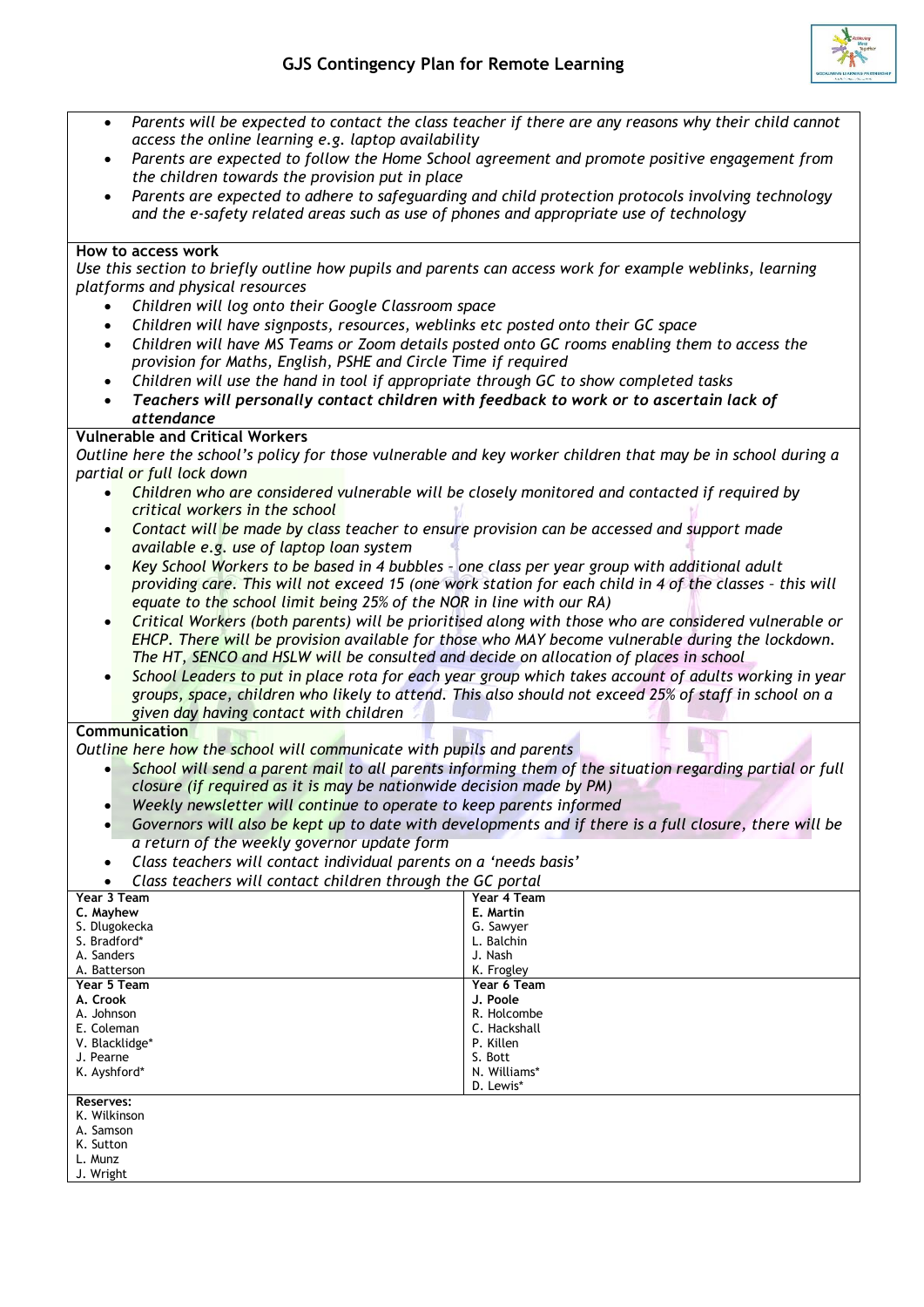

## N. Brough

R. Ab Iorworth J. Farrow

**Should the HT be unavailable for a period of time through either isolation or contracting the virus, the school Emergency Plan will be referred to, the Area Schools Officer contacted as well as possibly the GJS 'buddy' school (Hugh Rawson @ The Chandler)**

**Lesson Structure Considerations**

- A 'test' event before the formal teaching begins
- Considerations made for ability groups within the class/year group
- Role of additional adults
- Hand in tool and how this would operate
- How work will be assessed in the absence of the hand in tool
- Suggestions of 40 minute lessons leaving the remaining 20 minutes as independent work away from teacher and whole class
- Plenary to be the focus of the beginning of the following lesson
- Consideration for more 'closed' tasks, particularly in maths, to be able to assess and mark more easily
- Any further adaptations and alterations needed to be appropriate for online learning rather than 'in person'.
- Lessons to adhere to timetable attached where possible

\*This may not be possible if the member of staff who is due to deliver sessions develops symptoms themselves and are not in a position to deliver live lessons. There may also be an issue around childcare, which may result in pre-recorded lessons made available